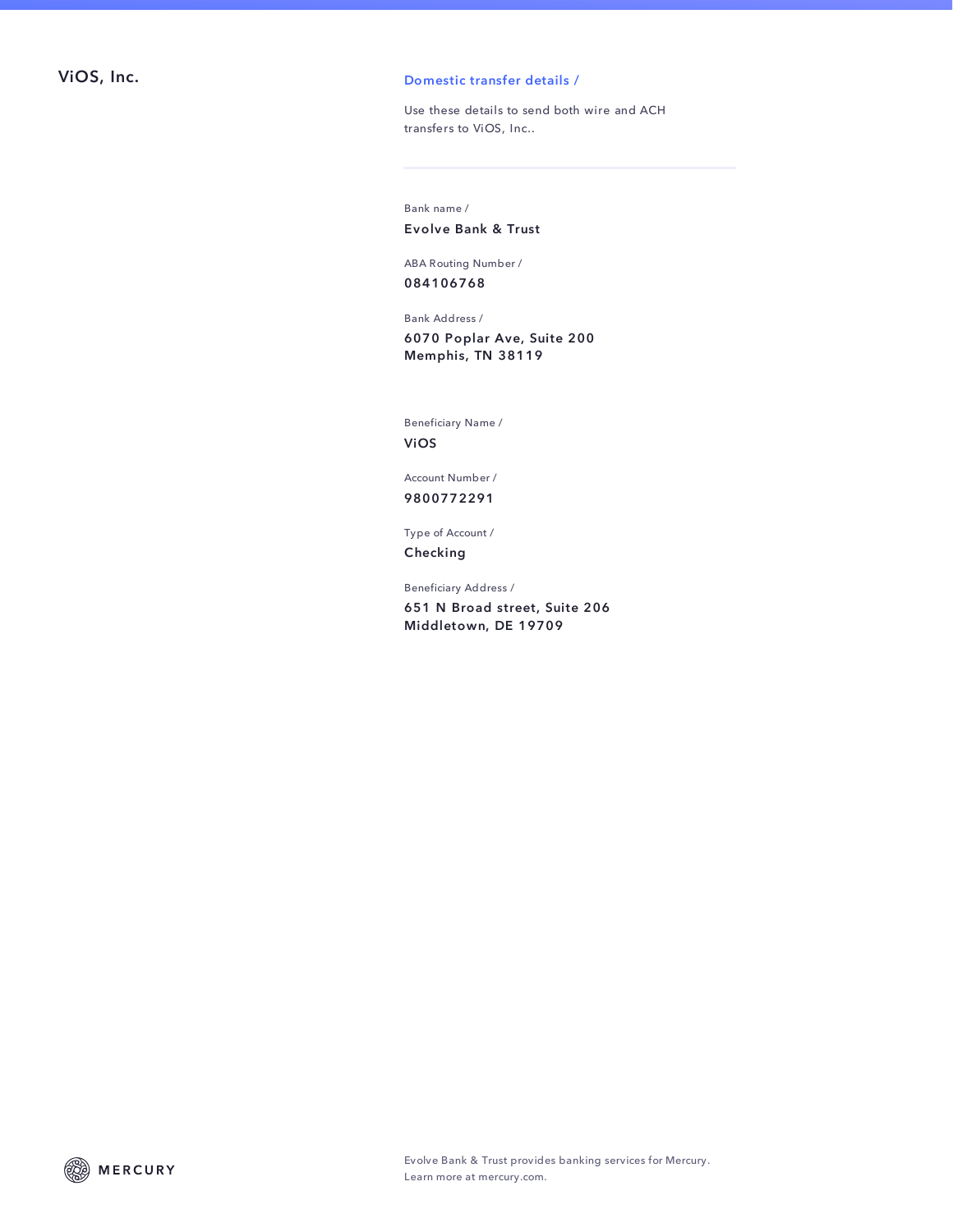## ViOS, Inc. The contractional wire via SWIFT /

You'll be sending a wire via a correspondent bank, which then routes it to your recipient's Mercury account.

Important! Don't forget to include the reference field.

### Receiving Bank Details /

SWIFT / BIC code

### FRNAUS44XXX

Remove the trailing XXX if you are asked for an 8-digit code

Bank Name

### First National Bankers Bank

Bank Address

7813 Office Park Blvd Baton Rouge, LA, 70809 USA

#### Beneficiary /

IBAN / Account number 084106768

Beneficiary Name

Evolve Bank & Trust

#### Beneficiary Address

6070 Poplar Ave, Suite 200 Memphis, TN 38119 USA

#### Reference field /

Account 9800772291 for ViOS at Evolve Bank & Trust